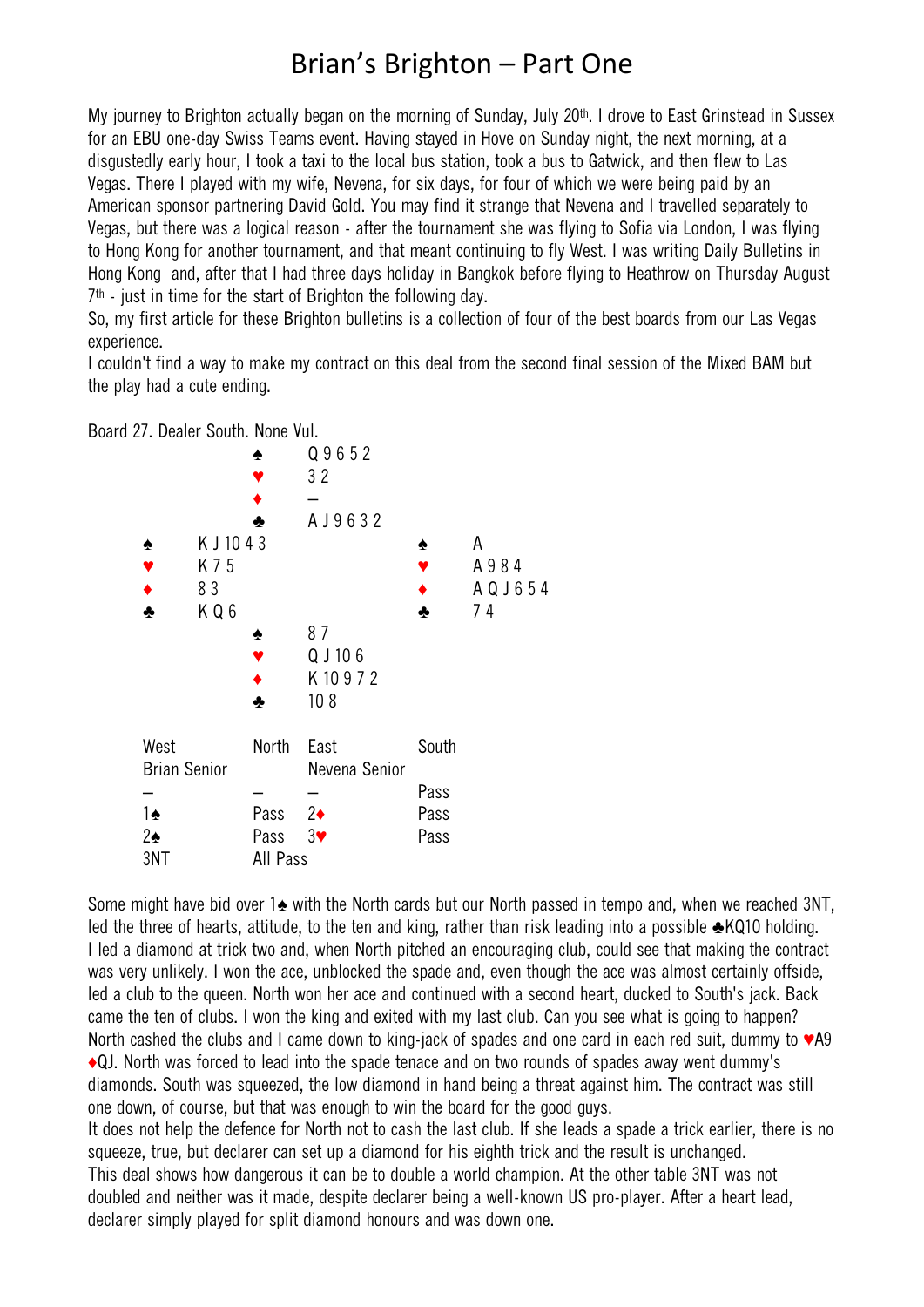|      | Board 2. Dealer East. N/S Vul. |                 |               |   |            |
|------|--------------------------------|-----------------|---------------|---|------------|
|      | ♠                              | A 106           |               |   |            |
|      |                                | 73              |               |   |            |
|      |                                | QJ97            |               |   |            |
|      | ♣                              | AK43            |               |   |            |
| ٠    | 98432                          |                 |               | ٠ | 7          |
|      | 85                             |                 |               |   | K Q 10 9 4 |
|      | 6542                           |                 |               |   | ΑK         |
| ÷    | 96                             |                 |               | ÷ | QJ852      |
|      | ♠                              | KQJ5            |               |   |            |
|      |                                | A J 6 2         |               |   |            |
|      |                                | 1083            |               |   |            |
|      | ♣                              | 107             |               |   |            |
|      |                                |                 |               |   |            |
| West | North                          | East            | South         |   |            |
|      | <b>Brian Senior</b>            |                 | Nevena Senior |   |            |
|      |                                |                 |               |   |            |
|      |                                | $1$ v $\bullet$ | Pass          |   |            |
| 1♠   | Dble                           | $2\clubsuit$    | 2NT           |   |            |
| Pass | 3NT                            | Dble            | All Pass      |   |            |

We reached this thin game on the auction above, East doubling the final contract as, after all, his partner had responded to his opening bid.

West led the eight of hearts to the queen and Nevena won the ace and played a diamond to the jack and king. Back came the ten of hearts. She won the jack and cashed all four spades, discarding a diamond from the dummy. East had discarded two clubs on the second and third rounds of spades, but what could he do on the last spade? He had been triple squeezed and was forced to throw one of his heart winners, after which declarer could knock out the second diamond honour and, with only two hearts left to cash, East could no longer defeat the contract; +750 and 13 IMPs to the good guys.

Declarer at the other table could have cashed the four spades for nothing - even if this set up a spade winner for the defence, this could not be the fifth defensive trick, while cashing the suit might put pressure on a defender. Also, consider that, if the top diamonds really were split, East would have ducked the opening lead, forcing declarer to use up one of his heart stoppers. Now, West could have won the first diamond and cleared the hearts while East still had a diamond entry. On the actual defence, declarer could have ducked the first heart and won the second with the jack, exhausting West of the suit.

This next deal featured a nice falsecard from an opponent, tempting declarer into a losing line of play.

Board 15. Dealer South. N/S Vul.

|                 | A J 9 7      |      |
|-----------------|--------------|------|
|                 | A 7 6        |      |
|                 | 3            |      |
|                 | J9642        |      |
| 10 <sub>8</sub> |              | 542  |
| 8542            |              | J109 |
| K 7             |              | J952 |
| A K Q 8 5       |              | 1073 |
|                 | KQ63         |      |
|                 | KQ3          |      |
|                 | A Q 10 8 6 4 |      |
|                 |              |      |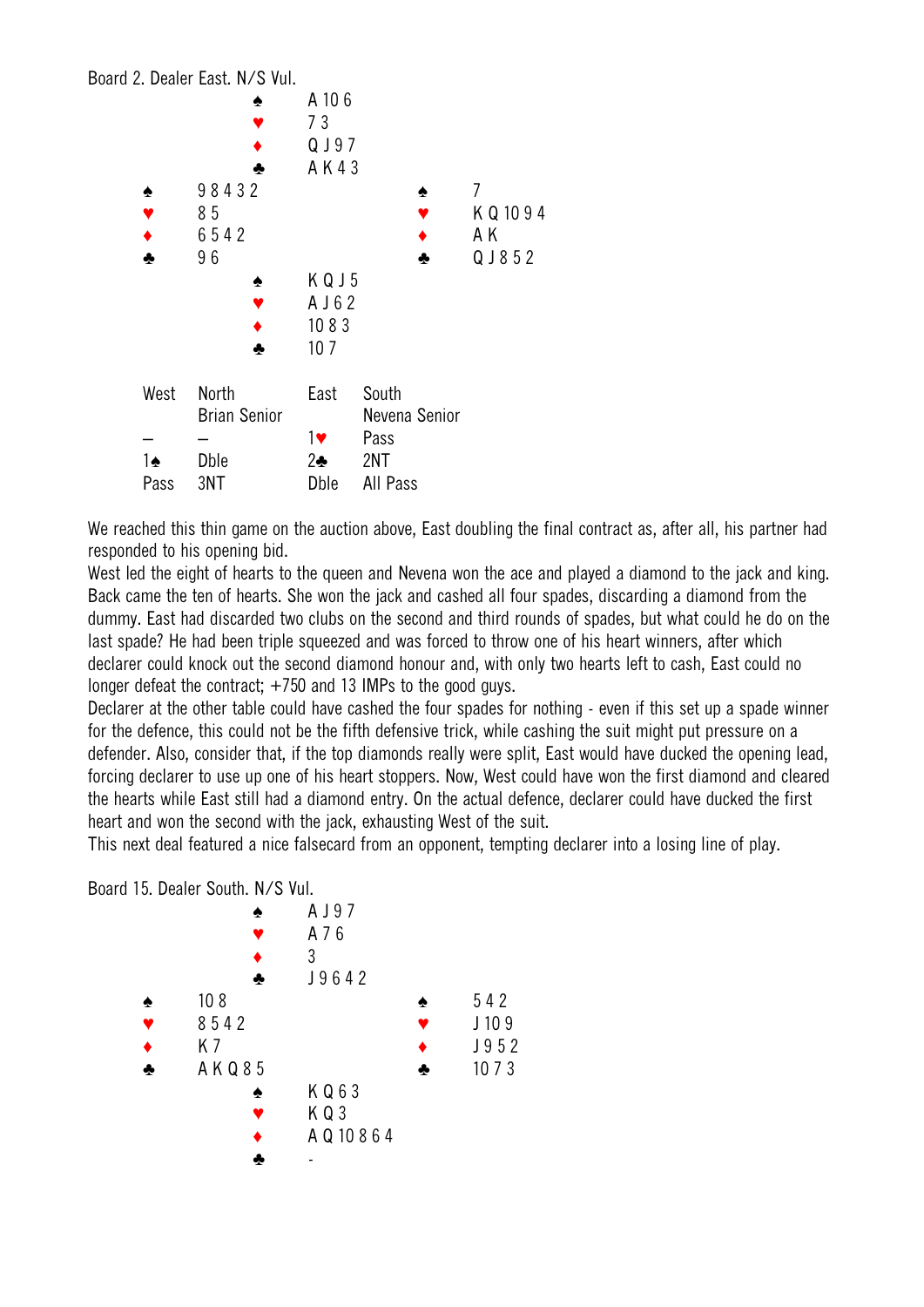| West       | North<br><b>Brian Senior</b> | East     | South<br>Nevena Senior |
|------------|------------------------------|----------|------------------------|
|            |                              |          | 1∔                     |
| $2\bullet$ | Dble                         | Pass     | 3♣                     |
| Dble       | Pass                         | Pass     | $3\spadesuit$          |
| Pass       | 44                           | Pass     | 4♦                     |
| Pass       | 4♥                           | Pass     | 5 <sub>2</sub>         |
| Pass       | $5\bullet$                   | Pass     | 5 <sub>•</sub>         |
| Pass       | 5♠                           | Pass     | 5NT                    |
| Расс       |                              | All Pass |                        |
|            |                              |          |                        |

In our methods, the 1♦ opening would always deliver at least four cards in the suit and, when Nevena later showed four spades, she would also have at least five diamonds (except in the impossible case where she was 1-4-4-4). My Four Club bid was, at least notionally, showing a club control - I wanted to make a couple of encouraging bids without having to go past game on my limited hand and to cuebid 4♥ immediately over 3♠ would have cramped the auction somewhat. Nevena drove to slam now, even making a grand slam try in case my diamond control was the king - though she strongly suspected this would not be the case. West led a top club, ruffed, and declarer played ace of diamonds and ruffed one, seeing the king appear on her left. A heart to the jack and king, put her back in hand to ruff another diamond as West pitched a club. With the diamond established, it was time to set about the trump suit but, when cashed dummy's ace, West dropped the ten.

Of course, had the contract been 7♠, there would have been only one possible line of play - play for trumps to be three-two, so draw them and cash the red winners. In 6 $\triangle$ , however, there was an alternative which would succeed when spades were four-one but not, alas, when they were three-two. Was West 1-4-2-6, as suggested by the fall of the spade ten, or was she 2-4-2-5 or 2-3-2-6?

Nevena cashed the ace of hearts then led the third heart to her queen and attempted to cash the queen of diamonds. Had that survived, she could have continued by ruffing a winning diamond with dummy's jack and would have had two more trump winners in hand to bring the total up to twelve. When West turned up with the eight of spades with which to ruff the diamond winner, there was no longer any way to come to twelve tricks as declarer would have to shorten her trumps to get back to the remaining diamond winner. Down one and a huge swing away as the opposition played for trumps to be three-two at the other table. And finally, a bit of fun. What is the weakest hand you have ever opened?

This deal came up during the second session of the Mixed BAM qualifying .

Board 2. Dealer East. N/S Vul.



Late in the session we moved to a table where South was bemoaning the fact that his previous opponent, young Dutch star Tim Verbeek, had just opened 2♦ against him, third in hand on the West cards. It was difficult for me to give him too much sympathy as I had made exactly the same opening bid myself. At my table, North doubled, Nevena raised to 3♦, and South bid 3NT. After much soul-searching, North raised to 6NT. The play was a thing of rare beauty. There is a double dummy line to make 12 tricks after a diamond